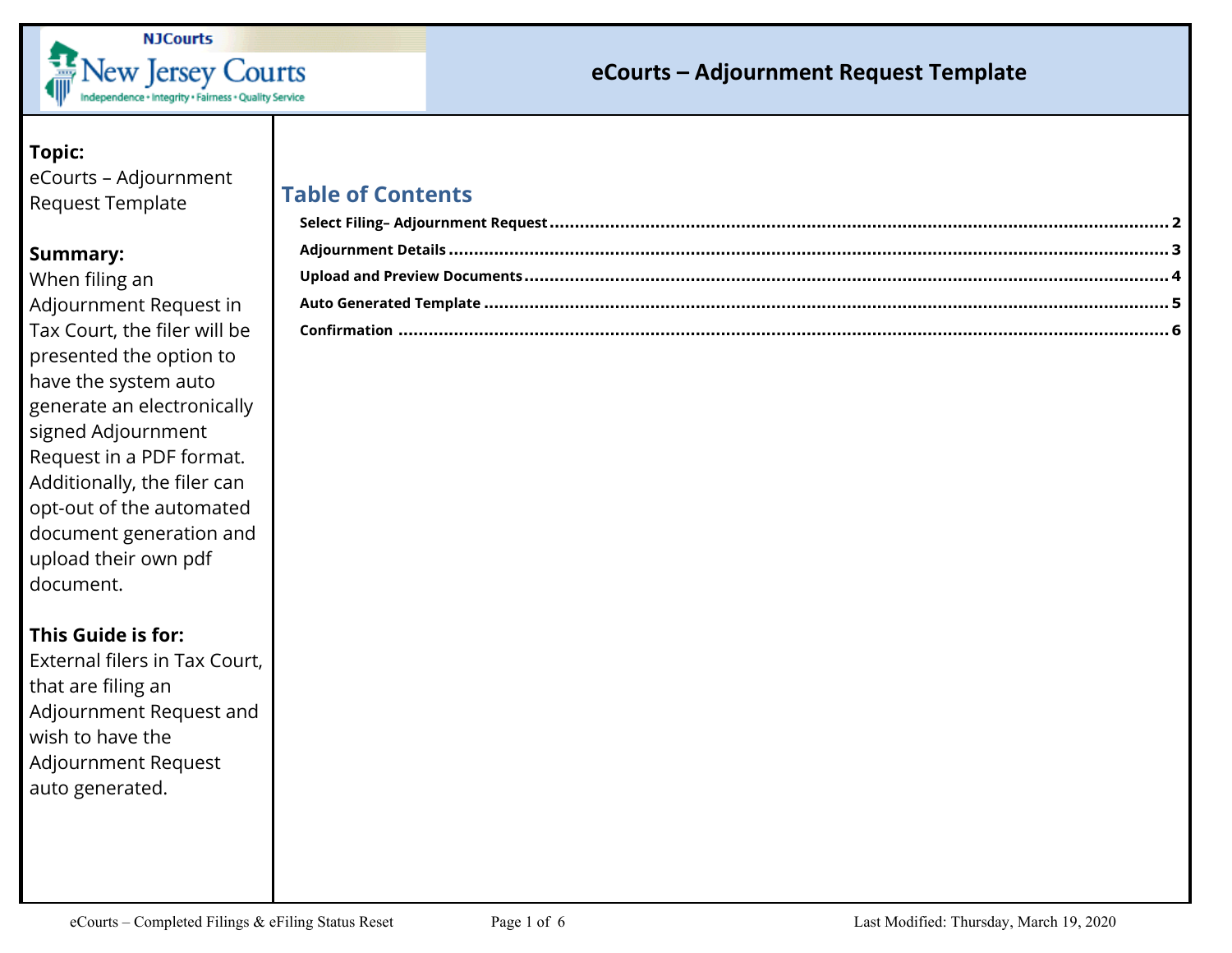

### <span id="page-1-0"></span>**Select Filing– Adjournment Request**

1. Select the appropriate filing role.

2. Select "Proceeding Related" from the filing type dropdown.

3. Select "Adjournment Request" from the Filing Description Dropdown. Once selected a Note informing the user that a Adjournment Request document will be auto generated will appear.

4. If the user desires to not use or "OPT OUT" of having the Adjournment Request document auto generated, click the checkbox.

5. To Continue, the user will click continue.

| <b>Judiciary eCourts System - Tax</b>                                                                                                                  |                                                                        | My Account<br>Home<br>Help<br>Logout                                                                                                                                                                                |
|--------------------------------------------------------------------------------------------------------------------------------------------------------|------------------------------------------------------------------------|---------------------------------------------------------------------------------------------------------------------------------------------------------------------------------------------------------------------|
| ew Jersey Courts<br>endence + Integrity + Fairness + Quality Service                                                                                   |                                                                        |                                                                                                                                                                                                                     |
| <b>eFILING</b><br><b>CASE JACKET</b><br><b>eCOURTS HOME</b>                                                                                            |                                                                        | User: 018061975, H. RAVI Firm: HOAGLAND LONGO MORAN DUNST & DOUKAS                                                                                                                                                  |
| Select Filing Type/Description                                                                                                                         |                                                                        |                                                                                                                                                                                                                     |
| Back                                                                                                                                                   |                                                                        |                                                                                                                                                                                                                     |
| Case Number: 000294-2020 Case Caption: Steve Jones V Matt Smith                                                                                        |                                                                        | <b>View Case Jacket</b>                                                                                                                                                                                             |
| Case Caption: Steve Jones V Matt Smith<br>Case Initiation Date: 03/19/2020<br>Judge: JOSEPH M ANDRESINI, J.T.C.<br>Case Type: Added/Omitted Assessment | Court Type: TAX<br>Case Track: Standard<br>Hurricane Sandy Related: NO | Counterclaim: NO<br>Case Status: OPEN<br>Small Claims: NO                                                                                                                                                           |
| <b>Select Filing Role</b><br>1                                                                                                                         |                                                                        |                                                                                                                                                                                                                     |
| ◉ Filing on behalf of the plaintiff<br>$\bigcirc$ Filing on behalf of the defendant<br>$\bigcap$ Not filing on behalf of any party on the case         |                                                                        |                                                                                                                                                                                                                     |
| <b>Select Filing Type:</b>                                                                                                                             |                                                                        |                                                                                                                                                                                                                     |
| "Select Filing Type: PROCEEDING RELATED<br>$\vee$                                                                                                      | $\overline{2}$<br>*Select Filing Description: REQUEST FOR ADJOURNMENT  | 3<br>$\checkmark$<br>Jote: The system will automatically create the Adjournment Request based off of the data entered. If you wish to attach your own version, please click this checkbox.<br>Continue<br>Back<br>5 |
| Screen ID:ECTX0100   Copyright NJ Judiciary 2014                                                                                                       |                                                                        |                                                                                                                                                                                                                     |
|                                                                                                                                                        |                                                                        |                                                                                                                                                                                                                     |
|                                                                                                                                                        |                                                                        |                                                                                                                                                                                                                     |
|                                                                                                                                                        |                                                                        |                                                                                                                                                                                                                     |
|                                                                                                                                                        |                                                                        |                                                                                                                                                                                                                     |
|                                                                                                                                                        |                                                                        |                                                                                                                                                                                                                     |
|                                                                                                                                                        |                                                                        |                                                                                                                                                                                                                     |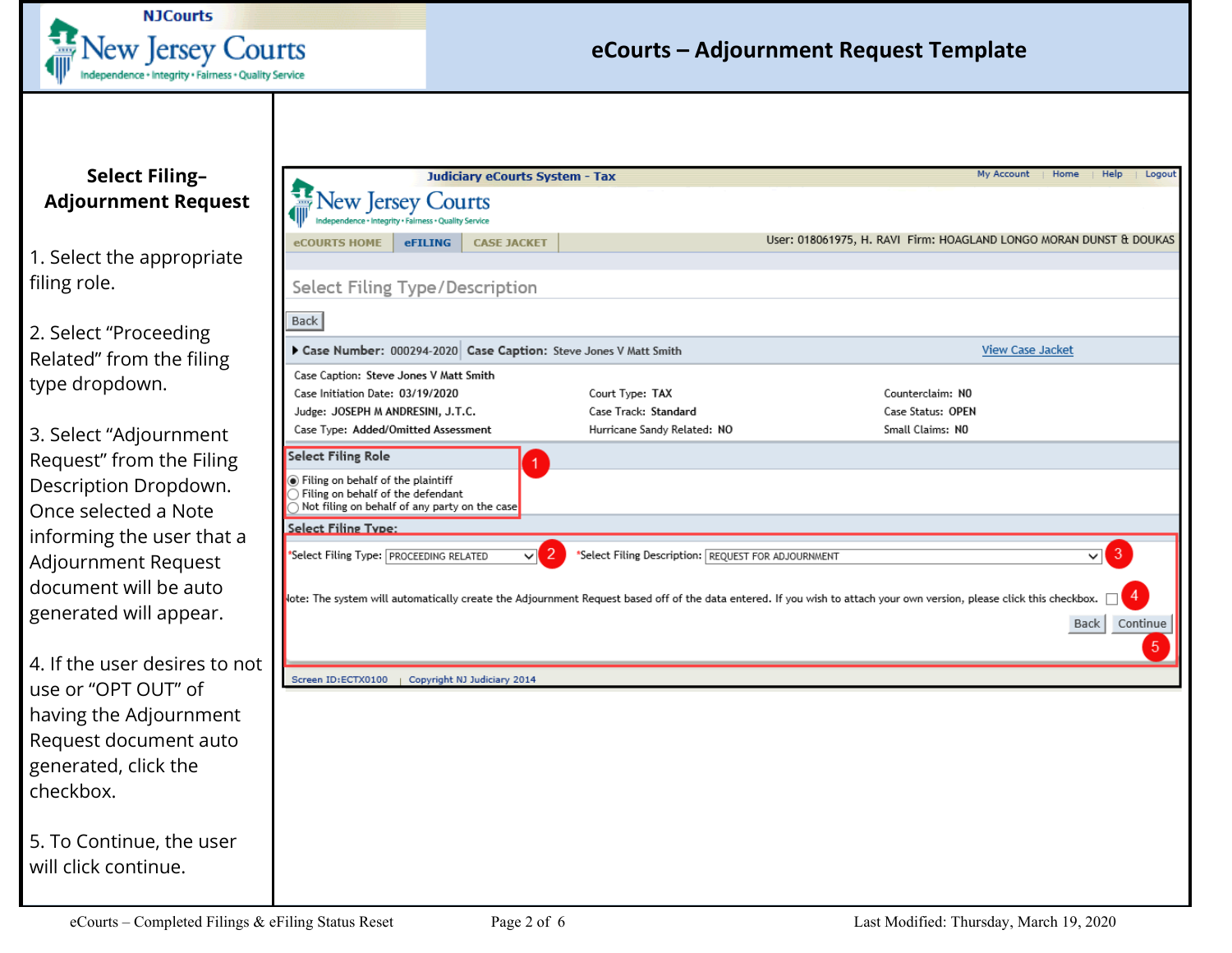

### <span id="page-2-0"></span>**Adjournment Details**

1. If the user utilizes the auto generating option, the Adjournment Details screen will display.

2. Certify that the Adversary has consented to the Adjournment Request.

3. Select the proceeding the the table that you wish to adjourn.

4. Select the desired amount of cycles from the Requested Adjournment dropdown.

5. Enter any additional comments if desired.

6. When done, click continue.

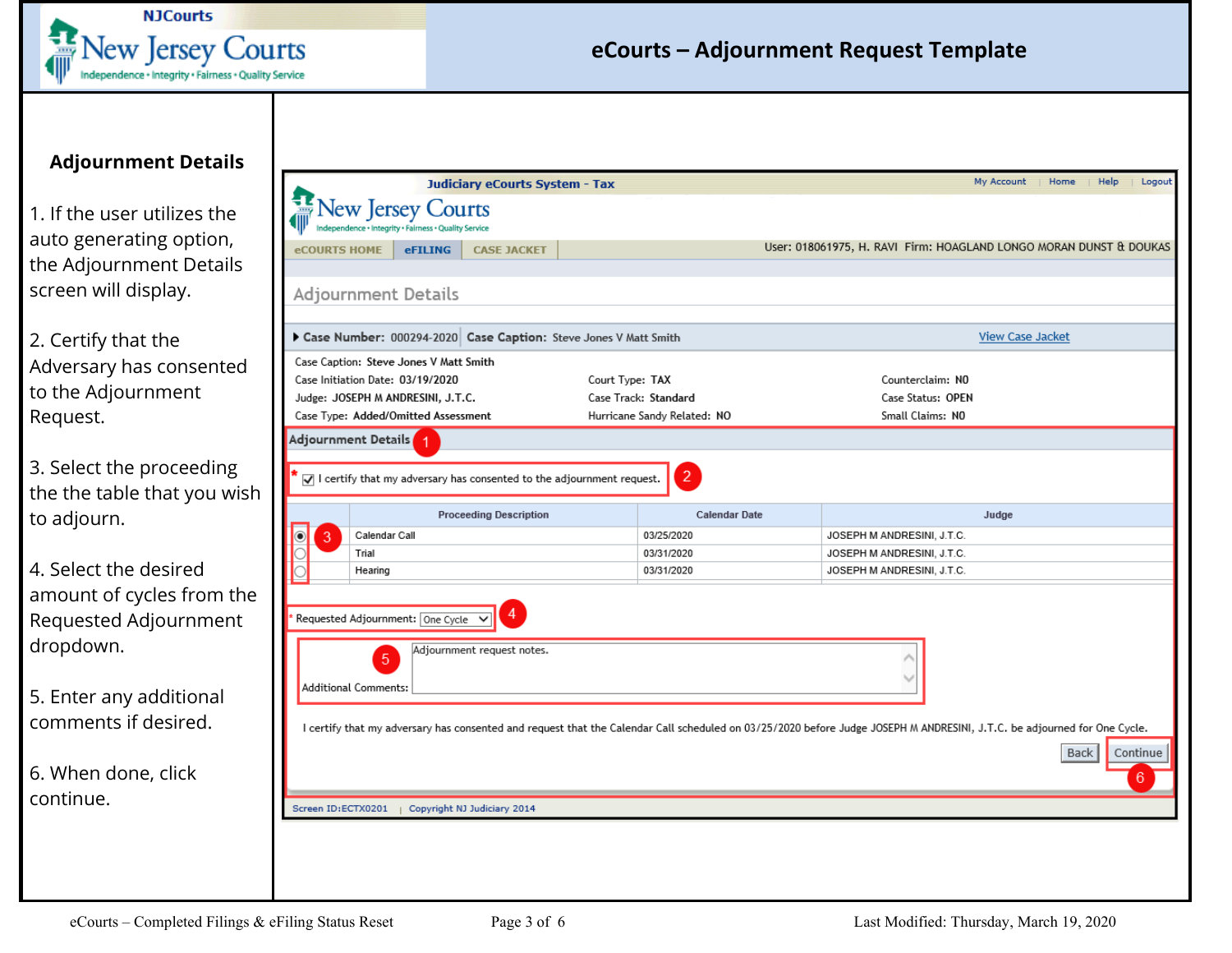

### <span id="page-3-0"></span>**Upload and Preview Documents**

1. Certify that you have redacted all confidential personal identifiers from all documents included in this electronic submission pursuant to Rule 1:38-7

2. If the user had the auto generated document created, preview it by clicking the document hyper link. See the preview below.

**NOTE:** If the user did not have the documents auto generated, upload your own Adjournment Reques document by clicking Browse

4. Click submit when done.

| <b>eCOURTS HOME</b>                                                      | <b>New Jersey Courts</b><br>ndependence + Integrity + Fairness + Quality Service<br><b>eFILING</b> |                             |                                                                                                                                                           |                            |                                                                    |                       |
|--------------------------------------------------------------------------|----------------------------------------------------------------------------------------------------|-----------------------------|-----------------------------------------------------------------------------------------------------------------------------------------------------------|----------------------------|--------------------------------------------------------------------|-----------------------|
|                                                                          |                                                                                                    |                             |                                                                                                                                                           |                            |                                                                    |                       |
|                                                                          |                                                                                                    |                             |                                                                                                                                                           |                            | User: 018061975, H. RAVI Firm: HOAGLAND LONGO MORAN DUNST & DOUKAS |                       |
|                                                                          |                                                                                                    | <b>CASE JACKET</b>          |                                                                                                                                                           |                            |                                                                    |                       |
|                                                                          | <b>Upload Documents</b>                                                                            |                             |                                                                                                                                                           |                            |                                                                    |                       |
| Case Number: 000294-2020 Case Caption: Steve Jones V Matt Smith          |                                                                                                    |                             |                                                                                                                                                           | <b>View Case Jacket</b>    |                                                                    |                       |
|                                                                          | Case Caption: Steve Jones V Matt Smith                                                             |                             |                                                                                                                                                           |                            |                                                                    |                       |
|                                                                          | Case Initiation Date: 03/19/2020                                                                   |                             | Court Type: TAX                                                                                                                                           |                            | Counterclaim: NO                                                   |                       |
| Judge: JOSEPH M ANDRESINI, J.T.C.<br>Case Type: Added/Omitted Assessment |                                                                                                    |                             | Case Track: Standard<br>Hurricane Sandy Related: NO                                                                                                       |                            | Case Status: OPEN<br>Small Claims: NO                              |                       |
|                                                                          |                                                                                                    |                             |                                                                                                                                                           |                            |                                                                    |                       |
|                                                                          | <b>Upload Required Documents</b>                                                                   |                             |                                                                                                                                                           |                            |                                                                    |                       |
|                                                                          | To upload documents please accept the following:                                                   |                             |                                                                                                                                                           |                            |                                                                    |                       |
|                                                                          |                                                                                                    |                             | √ I certify that I have redacted all confidential personal identifiers from all documents included in this electronic submission pursuant to Rule 1:38-7. |                            |                                                                    |                       |
|                                                                          | <b>Document Name</b>                                                                               |                             | <b>Document Description</b>                                                                                                                               | <b>Access Restrictions</b> | <b>File Name</b>                                                   |                       |
| Ť                                                                        | * REQUEST FOR ADJOURNMENT                                                                          |                             | $\overline{2}$<br><b>REQUEST FOR ADJOURNMENT</b>                                                                                                          |                            | ADJTemplate.pdf                                                    |                       |
| o                                                                        |                                                                                                    |                             |                                                                                                                                                           |                            |                                                                    |                       |
|                                                                          |                                                                                                    |                             |                                                                                                                                                           | Browse                     |                                                                    | Submit<br><b>Back</b> |
|                                                                          |                                                                                                    |                             |                                                                                                                                                           |                            |                                                                    |                       |
| Screen ID:ECTX0200                                                       |                                                                                                    | Copyright NJ Judiciary 2014 |                                                                                                                                                           |                            |                                                                    |                       |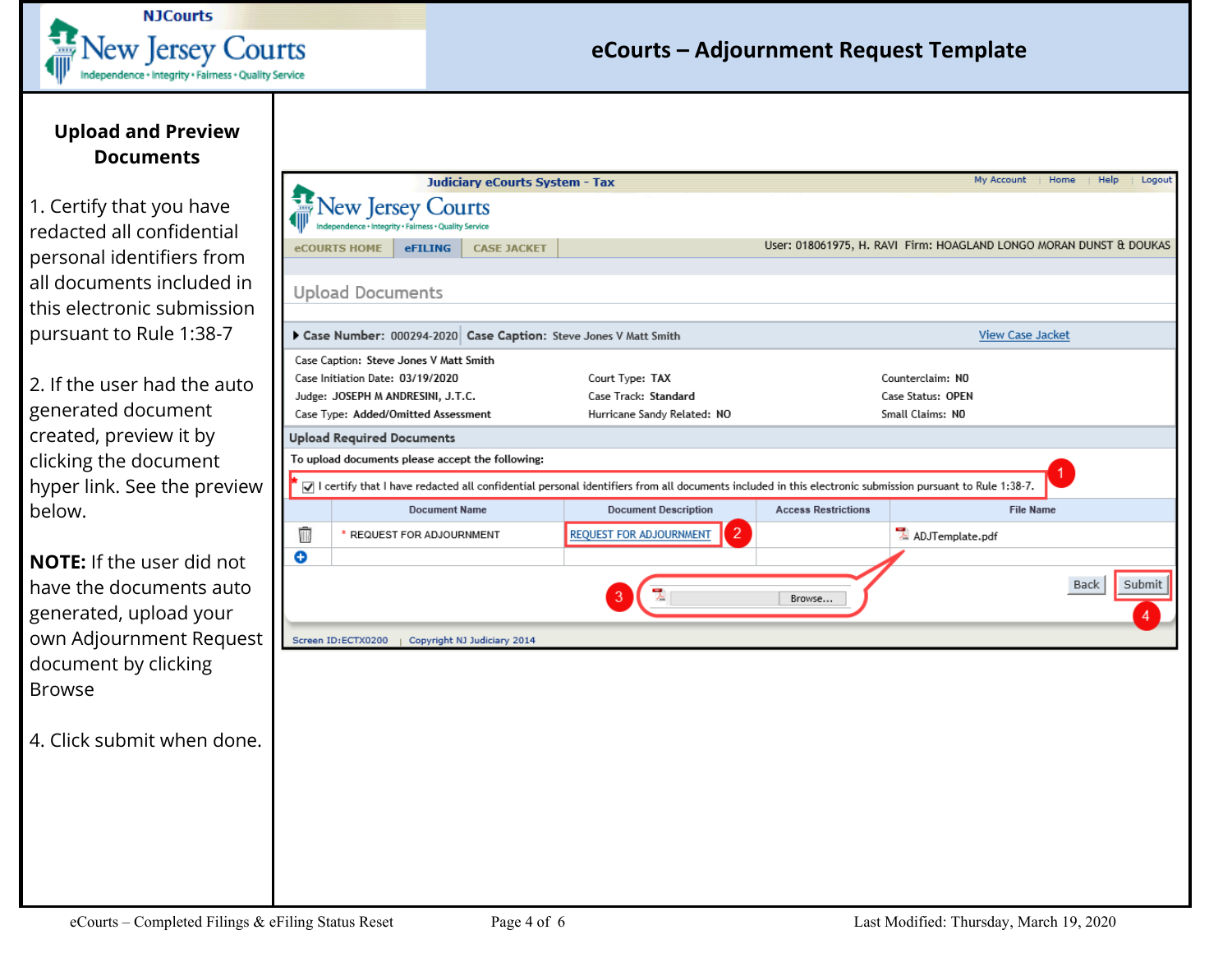

### <span id="page-4-0"></span>**Auto Generated Template**

User preview of the auto generated Adjournment Request.

| <b>HENRY EMIL RAVI</b> |
|------------------------|
| 018061975              |

 $, NJ -$ 

Tax Court of New Jersey

**STEVE JONES** VS. **MATT SMITH** 

Docket No.000294-2020

**Adjournment Request** 

I certify that my adversary has consented and request that the Calendar Call scheduled on 03/25/2020 before JOSEPH M ANDRESINI, J.T.C. be adjourned.

Adjournment requested for One Cycle.

/S/HENRY EMIL RAVI